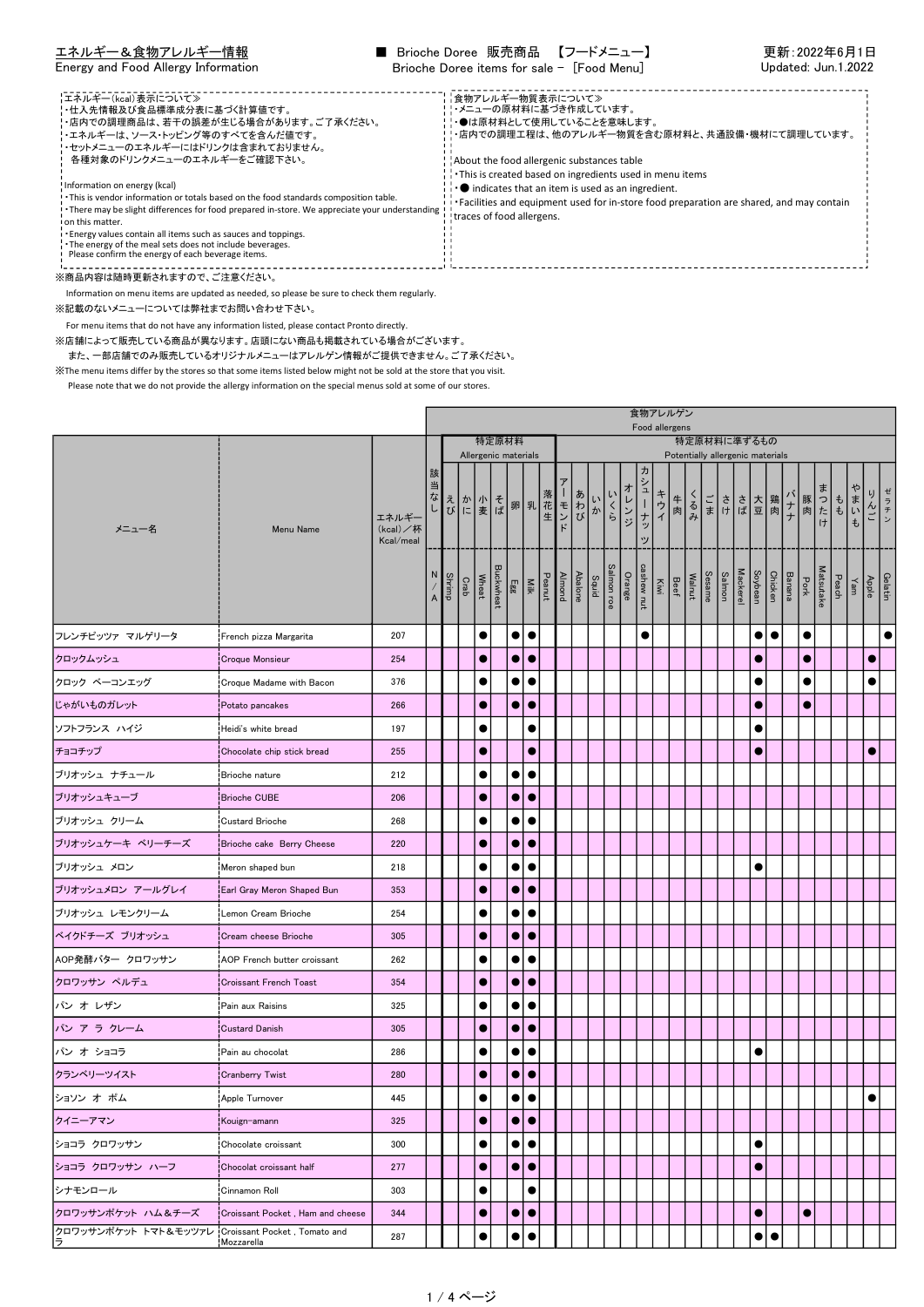| エネルギー&食物アレルギー情報                                                                                                                                                                                                                                                                                                                                                                                                                                                                                                                                                                                                                                            | ■ Brioche Doree 販売商品 【フードメニュー】                                                                                                                                                                                                                                                                                                                                                                             | 更新:2022年6月1日        |
|------------------------------------------------------------------------------------------------------------------------------------------------------------------------------------------------------------------------------------------------------------------------------------------------------------------------------------------------------------------------------------------------------------------------------------------------------------------------------------------------------------------------------------------------------------------------------------------------------------------------------------------------------------|------------------------------------------------------------------------------------------------------------------------------------------------------------------------------------------------------------------------------------------------------------------------------------------------------------------------------------------------------------------------------------------------------------|---------------------|
| Energy and Food Allergy Information                                                                                                                                                                                                                                                                                                                                                                                                                                                                                                                                                                                                                        | Brioche Doree items for sale - [Food Menu]                                                                                                                                                                                                                                                                                                                                                                 | Updated: Jun.1.2022 |
| 【エネルギー(kcal)表示について≫<br>'・仕入先情報及び食品標準成分表に基づく計算値です。<br>!・店内での調理商品は、若干の誤差が生じる場合があります。ご了承ください。<br>'・エネルギーは、ソース・トッピング等のすべてを含んだ値です。<br>!・セットメニューのエネルギーにはドリンクは含まれておりません。<br>各種対象のドリンクメニューのエネルギーをご確認下さい。<br>Information on energy (kcal)<br>. This is vendor information or totals based on the food standards composition table.<br>There may be slight differences for food prepared in-store. We appreciate your understanding I traces of food allergens.<br>on this matter.<br>. Energy values contain all items such as sauces and toppings.<br>The energy of the meal sets does not include beverages.<br>Please confirm the energy of each beverage items. | ■食物アレルギー物質表示について》<br>!!・メニューの原材料に基づき作成しています。<br>!!●は原材料として使用していることを意味します。<br>!!・店内での調理工程は、他のアレルギー物質を含む原材料と、共通設備・機材にて調理しています。<br>About the food allergenic substances table<br>This is created based on ingredients used in menu items<br>$\cdot \cdot \bullet$ indicates that an item is used as an ingredient.<br>Facilities and equipment used for in-store food preparation are shared, and may contain |                     |

Information on menu items are updated as needed, so please be sure to check them regularly.

※記載のないメニューについては弊社までお問い合わせ下さい。

For menu items that do not have any information listed, please contact Pronto directly.

※店舗によって販売している商品が異なります。店頭にない商品も掲載されている場合がございます。

また、一部店舗でのみ販売しているオリジナルメニューはアレルゲン情報がご提供できません。ご了承ください。

※The menu items differ by the stores so that some items listed below might not be sold at the store that you visit.

|                                                                  |                                                         | 食物アレルゲン<br>Food allergens      |                                                                 |               |               |           |                          |             |                     |  |                                                                  |  |    |     |        |                 |                                      |           |                                  |                 |                 |                    |           |               |           |           |                                            |                       |  |
|------------------------------------------------------------------|---------------------------------------------------------|--------------------------------|-----------------------------------------------------------------|---------------|---------------|-----------|--------------------------|-------------|---------------------|--|------------------------------------------------------------------|--|----|-----|--------|-----------------|--------------------------------------|-----------|----------------------------------|-----------------|-----------------|--------------------|-----------|---------------|-----------|-----------|--------------------------------------------|-----------------------|--|
|                                                                  |                                                         |                                |                                                                 |               |               |           | 特定原材料                    |             |                     |  |                                                                  |  |    |     |        |                 |                                      |           | 特定原材料に準ずるもの                      |                 |                 |                    |           |               |           |           |                                            |                       |  |
|                                                                  |                                                         |                                |                                                                 |               |               |           | Allergenic materials     |             |                     |  |                                                                  |  |    |     |        |                 |                                      |           | Potentially allergenic materials |                 |                 |                    |           |               |           |           |                                            |                       |  |
| メニュー名                                                            | Menu Name                                               | エネルギー<br>(kcal)/杯<br>Kcal/meal | 該<br>当                                                          |               |               |           |                          |             |                     |  | コなし ホーモ 郎 乳花 モンバー きゅうしゅう しゅうしょう しゅうしょう しゅうしょう あしあわる しゅうしゅう あしあわる |  | いか | いくら | オレンジ   | ヵ<br>シューナッ<br>ッ | キウイ                                  | 牛肉        | くるみ                              | ごささ大鶏<br> まけば豆肉 |                 |                    |           | $\frac{1}{1}$ |           |           | 豚肉 けいも                                     | ゼ<br>IJ.<br>ラチン<br>んご |  |
|                                                                  |                                                         |                                | N<br>$\hspace{0.025cm}\mathcal{N}$<br>$\boldsymbol{\mathsf{A}}$ | <b>Shrimp</b> | Wheat<br>Crab |           | Milk<br>Egg<br>Buckwheat |             |                     |  | Salmon roe<br>Squid<br>Abalone<br>Peanut<br>Peanut               |  |    |     | Orange |                 | Walnut<br>Beef<br>Kiwi<br>cashew nut |           | Sesame                           | Salmon          | <b>Mackerel</b> | Chicken<br>Soybean |           | Banana        | Pork      | Matsutake | $\frac{\gamma_{\text{am}}}{\text{Pearch}}$ | Gelatin<br>Apple      |  |
| ウィンナーロール                                                         | Sausage roll with puff pastry                           | 248                            |                                                                 |               |               | $\bullet$ |                          |             | $\bullet$           |  |                                                                  |  |    |     |        |                 |                                      |           |                                  |                 |                 | c                  |           |               | $\bullet$ |           |                                            |                       |  |
| キッシュ ロレーヌ                                                        | Quiche Lorraine                                         | 335                            |                                                                 |               |               | $\bullet$ |                          | $\bullet$   | $\bullet$           |  |                                                                  |  |    |     |        |                 |                                      |           |                                  |                 |                 |                    |           |               |           |           |                                            |                       |  |
| キッシュ プロヴァンサル                                                     | Quiche Provencal                                        | 238                            |                                                                 |               |               | 0         |                          | $\bullet$   | $\bullet$           |  |                                                                  |  |    |     |        |                 |                                      |           |                                  |                 |                 | G                  |           |               |           |           |                                            | G                     |  |
| ベジミートパイ                                                          | Veggie meat pie                                         | 288                            |                                                                 |               |               | $\bullet$ |                          | $\bullet$ l | $\bullet$           |  |                                                                  |  |    |     |        |                 |                                      |           |                                  |                 |                 |                    |           |               |           |           |                                            | C                     |  |
| チーズ&ペッパーウインナー                                                    | Sausage Roll With Puff Pasttry                          | 267                            |                                                                 |               |               | ●         |                          |             | $\bullet$           |  |                                                                  |  |    |     |        |                 |                                      |           |                                  |                 |                 | О                  |           |               | $\bullet$ |           |                                            |                       |  |
| 焼きカレーパン                                                          | Curry Bread                                             | 230                            |                                                                 |               |               | $\bullet$ |                          | $\bullet$   | $\bullet$           |  | $\bullet$                                                        |  |    |     |        |                 |                                      |           |                                  |                 |                 | $\bullet$          | $\bullet$ |               |           |           |                                            | e                     |  |
| スタッフドバゲット キーマカレー                                                 | Keema Curry Stuffed Baguette                            | 277                            |                                                                 |               |               | 0         |                          |             | $\bullet\bullet$    |  | $\bullet$                                                        |  |    |     |        |                 |                                      | $\bullet$ |                                  |                 |                 | $\bullet\bullet$   |           |               |           |           |                                            | G                     |  |
| カレーチェダークロワッサン                                                    | Hot Melted Cheddar Cheese and<br><b>Curry Croissant</b> | 283                            |                                                                 |               |               | $\bullet$ |                          | $\bullet$   | $\bullet$           |  | $\bullet$                                                        |  |    |     |        |                 |                                      |           |                                  |                 |                 | $\bullet$          |           |               |           |           |                                            |                       |  |
| クロワッサン アルザシアン                                                    | <b>Croissant Alzasian</b>                               | 376                            |                                                                 |               |               | 0         |                          | $\bullet$   | $\bullet$           |  |                                                                  |  |    |     |        |                 |                                      |           |                                  |                 |                 | О                  |           |               | $\bullet$ |           |                                            |                       |  |
| クラシック パリジャン                                                      | <b>Classic Parisien</b>                                 | 535                            |                                                                 |               |               | $\bullet$ |                          |             |                     |  |                                                                  |  |    |     |        |                 |                                      |           |                                  |                 |                 |                    |           |               |           |           |                                            |                       |  |
| クラシック トン                                                         | Classic baguette sandwich with Tuna                     | 587                            |                                                                 |               |               | 0         |                          | $\bullet$   |                     |  |                                                                  |  |    |     |        |                 |                                      |           |                                  |                 |                 | G                  |           |               |           |           |                                            | C                     |  |
| クラシック トン ハーフ                                                     | Half Classic baguette sandwich with                     | 294                            |                                                                 |               |               |           |                          | $\bullet$   |                     |  |                                                                  |  |    |     |        |                 |                                      |           |                                  |                 |                 |                    |           |               |           |           |                                            |                       |  |
| リュスティック シャンペットル                                                  | Rustique Champêtre                                      | 491                            |                                                                 |               |               | 0         |                          |             | 0                   |  |                                                                  |  |    |     |        |                 |                                      |           |                                  |                 |                 |                    |           |               |           |           |                                            |                       |  |
| リュスティック シャンペットル ハーフ                                              | Half Rustique Champêtre                                 | 246                            |                                                                 |               |               |           |                          |             |                     |  |                                                                  |  |    |     |        |                 |                                      |           |                                  |                 |                 |                    |           |               |           |           |                                            |                       |  |
| リュスティック プロヴァンサル                                                  | Rustique Provencal                                      | 545                            |                                                                 |               |               |           |                          | $\bullet$   | $\bullet$           |  |                                                                  |  |    |     |        |                 |                                      |           |                                  |                 |                 | $\bullet$          | $\bullet$ |               |           |           |                                            |                       |  |
| ハニーマスタードチキン                                                      | Honey mustard chicken                                   | 363                            |                                                                 |               |               | $\bullet$ |                          | $\bullet$   | ∣ ●                 |  |                                                                  |  |    |     |        |                 |                                      |           |                                  |                 |                 | $\bullet\bullet$   |           |               |           |           |                                            |                       |  |
| クロワッサンバーガー                                                       | Croissant burger!                                       | 431                            |                                                                 |               |               | 0         |                          | $\bullet$   | $\bullet$           |  |                                                                  |  |    |     |        |                 |                                      |           |                                  |                 |                 |                    |           |               |           |           |                                            | 0                     |  |
| クロワッサン たまごサンド                                                    | Croissant with Egg Salad Sandwich                       | 310                            |                                                                 |               |               | $\bullet$ |                          | $\bullet$   | $\bullet$           |  |                                                                  |  |    |     |        |                 |                                      |           |                                  |                 |                 | $\bullet$          |           |               |           |           |                                            |                       |  |
| クロワッサン 海老とアボカドのタルタル                                              | Croissant with Shrimp and Avocado<br>Sandwich           | 338                            |                                                                 | $\bullet$     |               | $\bullet$ |                          | $\bullet$   | $\bullet$           |  |                                                                  |  |    |     |        |                 |                                      |           |                                  |                 |                 | О                  |           |               |           |           |                                            |                       |  |
| クロワッサン ジャンボン&フロマージュ                                              | Croissant with Ham and Cheese<br>Sandwich!              | 325                            |                                                                 |               |               |           |                          | $\bullet$   | $\bullet$           |  |                                                                  |  |    |     |        |                 |                                      |           |                                  |                 |                 |                    |           |               |           |           |                                            |                       |  |
| クロワッサントン                                                         | Croissant with Tuna Sandwich                            | 350                            |                                                                 |               |               | $\bullet$ |                          | $\bullet$   | $\bullet$           |  |                                                                  |  |    |     |        |                 |                                      |           |                                  |                 |                 | $\bullet$          |           |               |           |           |                                            | $\bullet$             |  |
| クロワッサン ル バスク                                                     | Croissant sandwich , Basque style                       | 332                            |                                                                 |               |               | $\bullet$ |                          |             | $\bullet\, \bullet$ |  |                                                                  |  |    |     |        |                 |                                      |           |                                  |                 |                 |                    |           |               | $\bullet$ |           |                                            |                       |  |
| クロワッサン カマンベール&サラミ                                                | Croissant with Camambert and<br>İSalami Sandwich        | 382                            |                                                                 |               |               | 0         |                          |             | $\bullet\bullet$    |  |                                                                  |  |    |     |        |                 |                                      |           |                                  |                 |                 |                    |           |               | $\bullet$ |           |                                            |                       |  |
| クロワッサン BLT                                                       | Croissant Sandwich BLT                                  | 359                            |                                                                 |               |               |           |                          | $\bullet$   | $\bullet$           |  |                                                                  |  |    |     |        |                 |                                      |           |                                  |                 |                 |                    |           |               |           |           |                                            |                       |  |
| クロワッサン ビアソーセージ&グリルロCroissant Sandwich Beer Sausage<br><u>メイン</u> | & Grilled Romaine Lettuce                               | 350                            |                                                                 |               |               | 0         |                          | $\bullet$   | $\bullet$           |  |                                                                  |  |    |     |        |                 |                                      | $\bullet$ |                                  |                 |                 | $\bullet$          |           |               | $\bullet$ |           |                                            | $\bullet$             |  |
| バゲット                                                             | <b>B</b> aguette                                        | 672                            |                                                                 |               |               | ●         |                          |             |                     |  |                                                                  |  |    |     |        |                 |                                      |           |                                  |                 |                 |                    |           |               |           |           |                                            |                       |  |
| バゲット ハーフ                                                         | Half Baguette                                           | 322                            |                                                                 |               |               |           |                          |             |                     |  |                                                                  |  |    |     |        |                 |                                      |           |                                  |                 |                 |                    |           |               |           |           |                                            |                       |  |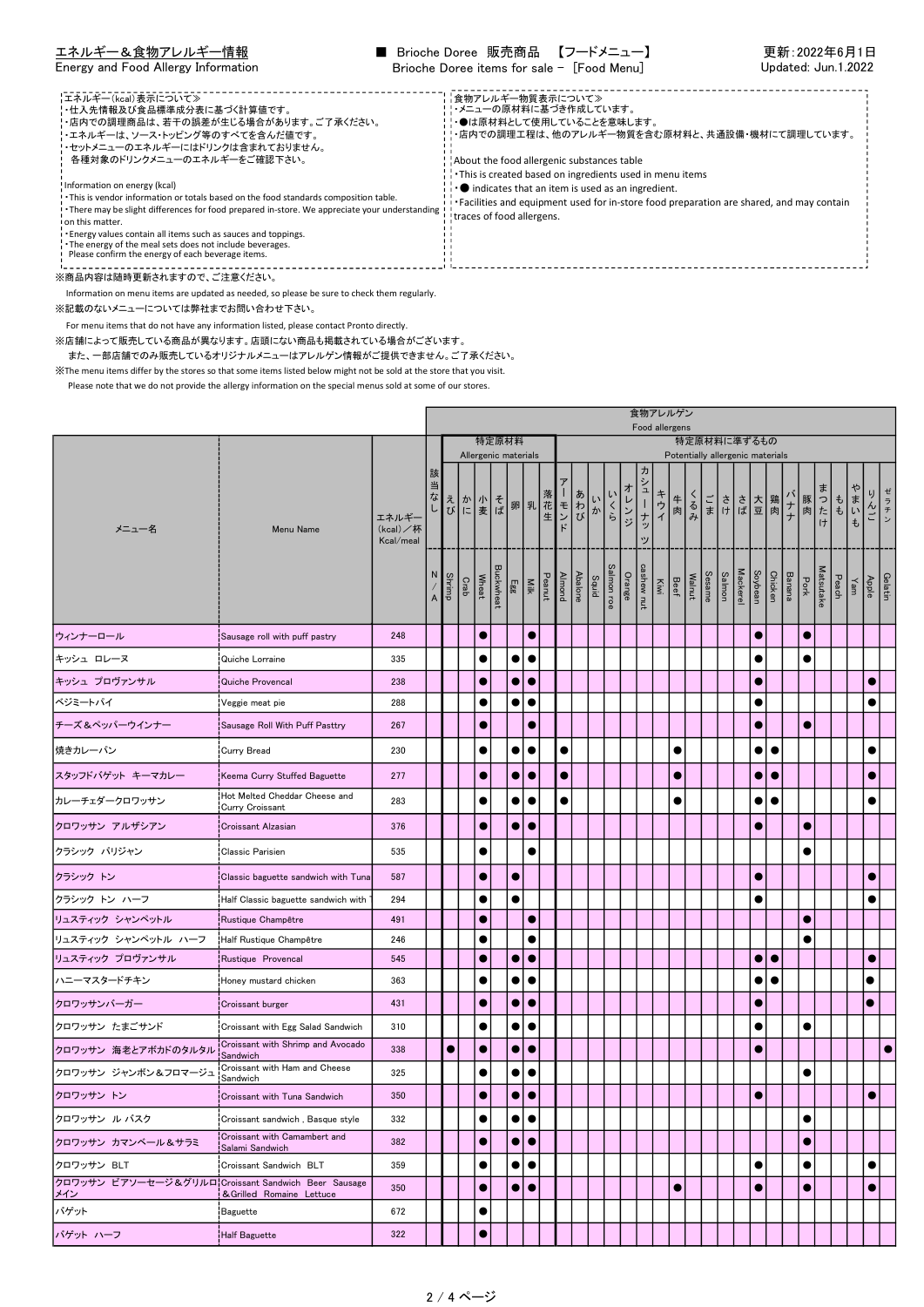| エネルギー&食物アレルギー情報<br>Energy and Food Allergy Information                                                                                                                                                                                                                                                                                                                                                                                                                                                             | ■ Brioche Doree 販売商品 【フードメニュー】<br>Brioche Doree items for sale - [Food Menu]                                                                                                                                                                                                                                                                                                                                                            | 更新:2022年6月1日<br>Updated: Jun.1.2022 |
|--------------------------------------------------------------------------------------------------------------------------------------------------------------------------------------------------------------------------------------------------------------------------------------------------------------------------------------------------------------------------------------------------------------------------------------------------------------------------------------------------------------------|-----------------------------------------------------------------------------------------------------------------------------------------------------------------------------------------------------------------------------------------------------------------------------------------------------------------------------------------------------------------------------------------------------------------------------------------|-------------------------------------|
| 【エネルギー(kcal)表示について≫<br>'・仕入先情報及び食品標準成分表に基づく計算値です。<br>!・店内での調理商品は、若干の誤差が生じる場合があります。ご了承ください。<br>'・エネルギーは、ソース・トッピング等のすべてを含んだ値です。<br>'・セットメニューのエネルギーにはドリンクは含まれておりません。<br>各種対象のドリンクメニューのエネルギーをご確認下さい。<br>Information on energy (kcal)<br>. This is vendor information or totals based on the food standards composition table.<br>! There may be slight differences for food prepared in-store. We appreciate your understanding !<br>on this matter.<br>. Energy values contain all items such as sauces and toppings. | ■食物アレルギー物質表示について》<br>!!・メニューの原材料に基づき作成しています。<br>!!●は原材料として使用していることを意味します。<br>! ・店内での調理工程は、他のアレルギー物質を含む原材料と、共通設備・機材にて調理しています。<br>About the food allergenic substances table<br>This is created based on ingredients used in menu items<br>$\cdot \cdot \bullet$ indicates that an item is used as an ingredient.<br>Facilities and equipment used for in-store food preparation are shared, and may contain<br>traces of food allergens. |                                     |
| The energy of the meal sets does not include beverages.<br>Please confirm the energy of each beverage items.                                                                                                                                                                                                                                                                                                                                                                                                       |                                                                                                                                                                                                                                                                                                                                                                                                                                         |                                     |

Information on menu items are updated as needed, so please be sure to check them regularly.

※記載のないメニューについては弊社までお問い合わせ下さい。

For menu items that do not have any information listed, please contact Pronto directly.

※店舗によって販売している商品が異なります。店頭にない商品も掲載されている場合がございます。

また、一部店舗でのみ販売しているオリジナルメニューはアレルゲン情報がご提供できません。ご了承ください。

<u>----------</u>

※The menu items differ by the stores so that some items listed below might not be sold at the store that you visit.

|                            |                                                                    |                                |        |                                   |                                   |                      |           |             |                                                               |        |           |         |                                         |     |        |                 | 食物アレルゲン<br>Food allergens            |    |                                               |        |        |                 |           |                              |      |           |                      |                                                                                                         |                      |  |
|----------------------------|--------------------------------------------------------------------|--------------------------------|--------|-----------------------------------|-----------------------------------|----------------------|-----------|-------------|---------------------------------------------------------------|--------|-----------|---------|-----------------------------------------|-----|--------|-----------------|--------------------------------------|----|-----------------------------------------------|--------|--------|-----------------|-----------|------------------------------|------|-----------|----------------------|---------------------------------------------------------------------------------------------------------|----------------------|--|
|                            |                                                                    |                                |        |                                   |                                   | 特定原材料                |           |             |                                                               |        |           |         |                                         |     |        |                 |                                      |    | 特定原材料に準ずるもの                                   |        |        |                 |           |                              |      |           |                      |                                                                                                         |                      |  |
| メニュー名                      | Menu Name                                                          | エネルギー<br>(kcal)/杯<br>Kcal/meal | 該<br>当 |                                   | 「なえか小そ卵乳」<br>「ない」をいう?<br>「ない」をいう? | Allergenic materials |           |             |                                                               |        |           | . – モンド | いか                                      | いくら | オレンジ   | 刀<br>シューナッ<br>ッ | キウイ                                  | 牛肉 | Potentially allergenic materials<br>くごささ 大鶏ナナ |        |        |                 |           |                              |      |           | 豚肉<br> おもいも<br> け  も |                                                                                                         | ゼ<br>り<br>ラチン<br>・んご |  |
|                            |                                                                    |                                |        | $\frac{\text{Shim}}{\text{Shim}}$ | Crab                              | Wheat                | Buckwheat |             | $\frac{\mathbf{N}\mathbf{H}}{\mathbf{E}}\mathbf{g}\mathbf{g}$ | Peanut |           |         | Salmon roe<br>Squid<br>Almond<br>Almond |     | Orange |                 | Walnut<br>Beef<br>Kiwi<br>cashew nut |    |                                               | Sesame | Salmon | <b>Mackerel</b> |           | Banana<br>Chicken<br>Soybean | Pork | Matsutake |                      | $\begin{array}{c}\n\begin{array}{c}\n\lambda \text{pple} \\ \gamma \text{an}\n\end{array}\n\end{array}$ | Gelatin              |  |
| クロワッサン 食パン                 | Croissant white bread loaf!                                        | 1854                           |        |                                   |                                   | $\bullet$            |           |             | $\bullet\bullet$                                              |        |           |         |                                         |     |        |                 |                                      |    |                                               |        |        |                 |           |                              |      |           |                      |                                                                                                         |                      |  |
| クロワッサン 食パン ハーフ             | Half Croissant white bread                                         | 927                            |        |                                   |                                   | O                    |           | $\bullet$   | $\bullet$                                                     |        |           |         |                                         |     |        |                 |                                      |    |                                               |        |        |                 |           |                              |      |           |                      |                                                                                                         |                      |  |
| ブリオッシュ ミディアム               | Medium Brioche roll                                                | 847                            |        |                                   |                                   | $\bullet$            |           |             | $\bullet\, \bullet$                                           |        |           |         |                                         |     |        |                 |                                      |    |                                               |        |        |                 |           |                              |      |           |                      |                                                                                                         |                      |  |
| ブリオッシュ ファミリアル              | Brioche loaf                                                       | 1267                           |        |                                   |                                   | $\bullet$            |           | $\bullet$   | $\bullet$                                                     |        |           |         |                                         |     |        |                 |                                      |    |                                               |        |        |                 |           |                              |      |           |                      |                                                                                                         |                      |  |
| ブリオッシュ ロング                 | Long Brioche roll                                                  | 1263                           |        |                                   |                                   | $\bullet$            |           |             | $\bullet\, \bullet$                                           |        |           |         |                                         |     |        |                 |                                      |    |                                               |        |        |                 |           |                              |      |           |                      |                                                                                                         |                      |  |
| クルミローフ                     | Walnut Loaf!                                                       | 1316                           |        |                                   |                                   | $\bullet$            |           |             |                                                               |        |           |         |                                         |     |        |                 |                                      |    | $\bullet$                                     |        |        |                 |           |                              |      |           |                      |                                                                                                         |                      |  |
| クルミローフ ハーフ                 | Half Walnut Loaf!                                                  | 658                            |        |                                   |                                   | ●                    |           |             |                                                               |        |           |         |                                         |     |        |                 |                                      |    | $\bullet$                                     |        |        |                 |           |                              |      |           |                      |                                                                                                         |                      |  |
| はちみつグラノーラローフ               | Muesli Honey Loaf                                                  | 770                            |        |                                   |                                   | $\bullet$            |           |             |                                                               |        | $\bullet$ |         |                                         |     |        |                 |                                      |    |                                               | O      |        |                 |           |                              |      |           |                      |                                                                                                         |                      |  |
| はちみつグラノーラローフ ハーフ           | Half Muesli Honey Loaf                                             | 385                            |        |                                   |                                   | $\bullet$            |           |             |                                                               |        | $\bullet$ |         |                                         |     |        |                 |                                      |    |                                               |        |        |                 |           |                              |      |           |                      |                                                                                                         |                      |  |
| ポション・オ・サラザン                | Pain Pochon                                                        | 1103                           |        |                                   |                                   | $\bullet$            | $\bullet$ |             |                                                               |        |           |         |                                         |     |        |                 |                                      |    |                                               |        |        |                 |           |                              |      |           |                      |                                                                                                         |                      |  |
| ポション・オ・サラザン ハーフ            | Half Pain Pochon                                                   | 551                            |        |                                   |                                   | $\bullet$            | $\bullet$ |             |                                                               |        |           |         |                                         |     |        |                 |                                      |    |                                               |        |        |                 |           |                              |      |           |                      |                                                                                                         |                      |  |
| カヌレ                        | Cannele                                                            | 185                            |        |                                   |                                   | 0                    |           | $\bullet$   | $\bullet$                                                     |        |           |         |                                         |     |        |                 |                                      |    |                                               |        |        |                 |           |                              |      |           |                      |                                                                                                         |                      |  |
| エッグタルト                     | Egg tart                                                           | 195                            |        |                                   |                                   | $\bullet$            |           | $\bullet$   | $\bullet$                                                     |        |           |         |                                         |     |        |                 |                                      |    |                                               |        |        |                 |           |                              |      |           |                      |                                                                                                         |                      |  |
| フランナチュール プチサイズ             | Petit Flan                                                         | 132                            |        |                                   |                                   | $\bullet$            |           | $\bullet$   | $\bullet$                                                     |        |           |         |                                         |     |        |                 |                                      |    |                                               |        |        |                 |           |                              |      |           |                      |                                                                                                         |                      |  |
| フランナチュール                   | Flan ~French Custard Pie~                                          | 268                            |        |                                   |                                   |                      |           | $\bullet$   | $\bullet$                                                     |        |           |         |                                         |     |        |                 |                                      |    |                                               |        |        |                 |           |                              |      |           |                      |                                                                                                         |                      |  |
| フランナチュール ホール               | $\mathsf{H}$ Flan $\thicksim$ French Custard Pie $\thicksim$       | 1069                           |        |                                   |                                   | $\bullet$            |           | $\bullet$   | $\bullet$                                                     |        |           |         |                                         |     |        |                 |                                      |    |                                               |        |        |                 |           |                              |      |           |                      |                                                                                                         |                      |  |
| クロワッサンブリュレ                 | <del>Uroissant bruiee</del>                                        | 287                            |        |                                   |                                   |                      |           |             |                                                               |        |           |         |                                         |     |        |                 |                                      |    |                                               |        |        |                 |           |                              |      |           |                      |                                                                                                         |                      |  |
| マフィノワズリ ピスタチオ              | Muffinoiserie Pistachio                                            | 333                            |        |                                   |                                   | $\bullet$            |           | $\bullet$   | $\bullet$                                                     |        |           |         |                                         |     |        |                 |                                      |    |                                               |        |        |                 | ٠         |                              |      |           |                      |                                                                                                         |                      |  |
| バスクチーズケーキ                  | Burnt Basque Cheesecake 1 piece                                    | 365                            |        |                                   |                                   |                      |           | $\bullet$   |                                                               |        |           |         |                                         |     |        |                 |                                      |    |                                               |        |        |                 |           |                              |      |           |                      |                                                                                                         |                      |  |
| バスクチーズケーキ ホール              | Burnt Basque Cheesecake                                            | 1764                           |        |                                   |                                   | 0                    |           | $\bullet$   | $\bullet$                                                     |        |           |         |                                         |     |        |                 |                                      |    |                                               |        |        |                 |           |                              |      |           |                      |                                                                                                         |                      |  |
| トロペジェンヌ レモン                | Tropézienne With Lemon                                             | 157                            |        |                                   |                                   | $\bullet$            |           | $\bullet$   | e                                                             |        |           |         |                                         |     |        |                 |                                      |    |                                               |        |        |                 |           |                              |      |           |                      |                                                                                                         |                      |  |
| 生チョコのロールケーキ                | Raw Chocolate Roll Cake                                            | 430                            |        |                                   |                                   | $\bullet$            |           |             | $\bullet\bullet$                                              |        |           |         |                                         |     |        |                 |                                      |    |                                               |        |        |                 | $\bullet$ |                              |      |           |                      |                                                                                                         |                      |  |
| はちみつ生クリームブレッド モーニング<br>ロール | Rich Honey and heavy cream bread                                   | 189                            |        |                                   |                                   |                      |           | $\bullet$ l | $\bullet$                                                     |        |           |         |                                         |     |        |                 |                                      |    |                                               |        |        |                 |           |                              |      |           |                      |                                                                                                         | C                    |  |
| はちみつ生クリーム食パン               | Rich Honey and heavy cream white<br>bread loaf                     | 847                            |        |                                   |                                   | $\bullet$            |           |             | $\bullet\bullet$                                              |        |           |         |                                         |     |        |                 |                                      |    |                                               |        |        |                 | $\bullet$ |                              |      |           |                      |                                                                                                         | 0                    |  |
| はちみつ生クリーム食パン(ハーフ)          | Half Rich Honey and heavy cream wh                                 | 424                            |        |                                   |                                   |                      |           | $\bullet$   | $\bullet$                                                     |        |           |         |                                         |     |        |                 |                                      |    |                                               |        |        |                 |           |                              |      |           |                      |                                                                                                         | €                    |  |
| はちみつ生クリーム食パン 2枚入り          | Two slices of Rich Honey and heavy                                 | 278                            |        |                                   |                                   | $\bullet$            |           |             | $\bullet\bullet$                                              |        |           |         |                                         |     |        |                 |                                      |    |                                               |        |        |                 | $\bullet$ |                              |      |           |                      |                                                                                                         | 0                    |  |
| モーニングA(トーストセット)            | Breakfast set menu A, Toast bread<br>and boiled Egg with one Drink | 331                            |        |                                   |                                   | 0                    |           | $\bullet$   |                                                               |        |           |         |                                         |     |        |                 |                                      |    |                                               |        |        |                 | e         |                              |      |           |                      |                                                                                                         |                      |  |